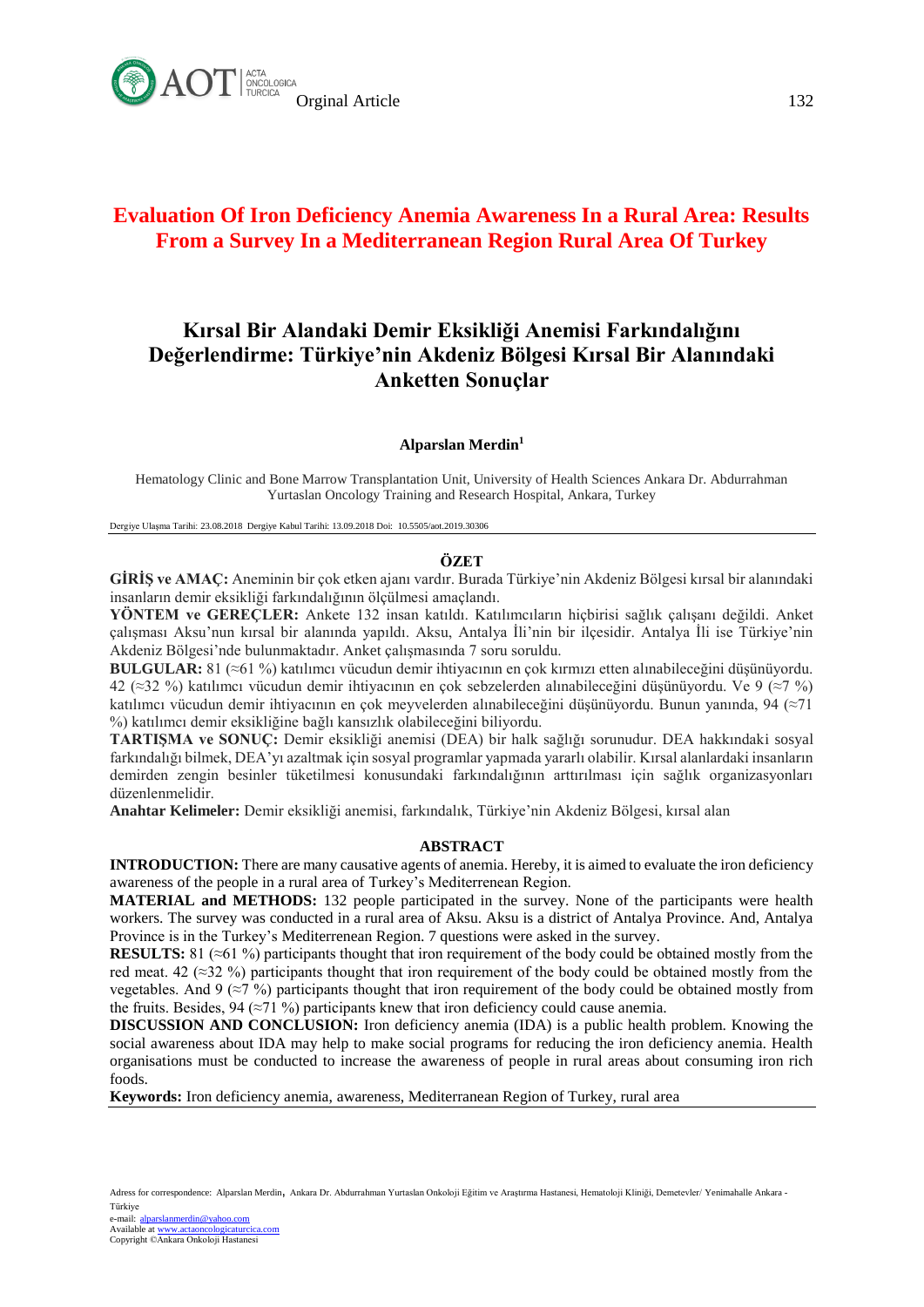

# **INTRODUCTION**

Anemia is one of the common findings of outpatient units. There are many causative agents of anemia. Iron deficiency, vitamine B12 deficiency, folic acid deficiency, gastrointestinal bleeding, malignancy, urinary bleeding, impaired gastrointestinal absorption, thalasemia, erthrocyte enzyme defects are some known reasons of anemia. Worldwide prevalence of anaemia was estimated as 24.8 % . A WHO(World Health Organization) scientific group reported a hemoglobine treshold for anemia as 12 mg/dL in adult nonpregnant females in 1968 (2). It was also reported a hemoglobine treshold for anemia as 13 mg/dL in adult males (2) . Lastly, the same aforementioned WHO scientific group reported a hemoglobine treshold for anemia as 11 mg/dL in pregnant adult females (2). Hereby, it is aimed to evaluate the iron deficiency awareness of the people in a rural area of Turkey's Mediterrenean Region.

# **MATERIAL and METHODS**

132 people participated in the survey. All of the participants were 18 or over 18 years old. None of the participants were health workers. The survey was conducted in a rural area of Aksu. Aksu is a district of Antalya Province. And Antalya Province is a province in southern Turkey. In addition to this, Antalya Province is in the Turkey's Mediterrenean Region. 7 questions were asked in the survey. The survey questions and their answer choices are listed below. All of the participants have chosen only one answer choice for each survey question.

Question 1. Do you know that iron deficiency could cause anemia?

a) Yes b) No

Question 2. From which foods below could the iron requirement of the body be obtained mostly?

a) Vegetables b) Red meat c) Fruits

Question 3. In which of the below could iron deficiency be more frequently found?

a) Women b) Men

Question 4.Which of the following could be caused by anemia ? (Choose only one choice)

a) Pallor b) Weakness c) Fatigue d) Forgetfulness e) All of them

Question 5. Were you or any of the people around you diagnosed with iron deficieny by a medical doctor previously?

a) Yes b) No

Question 6. Do you know there are drugs containing iron?

a) Yes b) No

Question 7. Which of the following do you think could result in a lack of iron in the body? (Choose only one choice)

a) Nutritional deficiency b) Gastrointestinal bleeding c) Menstrual bleeding d) All of them

#### **RESULTS**

94( $\approx$ 71 %) participants knew that iron deficiency could cause anemia (Figure 1). 42  $(\approx 32 \degree 96)$  participants thought that iron requirement of the body could be obtained mostly from the vegetables (Figure 2). 81( $\approx$ 61 %) participants thought that iron requirement of the body could be obtained mostly from the red meat (Figure 2). And  $9(\approx 7\%)$  participants thought that iron requirement of the body could be obtained mostly from the fruits (Figure 2).126 ( $\approx$ 95%) participants thought that iron deficiency could be more frequently found in women (Figure 3). On the other side,  $6(\approx 5\%)$ participants thought that iron deficiency could be more frequently found in men (Figure 3).



Figure 1. Distribution of the participants' answers to question 1.

Adress for correspondence: Alparslan Merdin, Ankara Dr. Abdurrahman Yurtaslan Onkoloji Eğitim ve Araştırma Hastanesi, Hematoloji Kliniği, Demetevler/ Yenimahalle Ankara - Türkiye

e-mail: <u>[alparslanmerdin@yahoo.com](javascript:admin()</u><br>Available at <u>www.actaoncologicaturcica.com</u><br>Copyright ©Ankara Onkoloji Hastanesi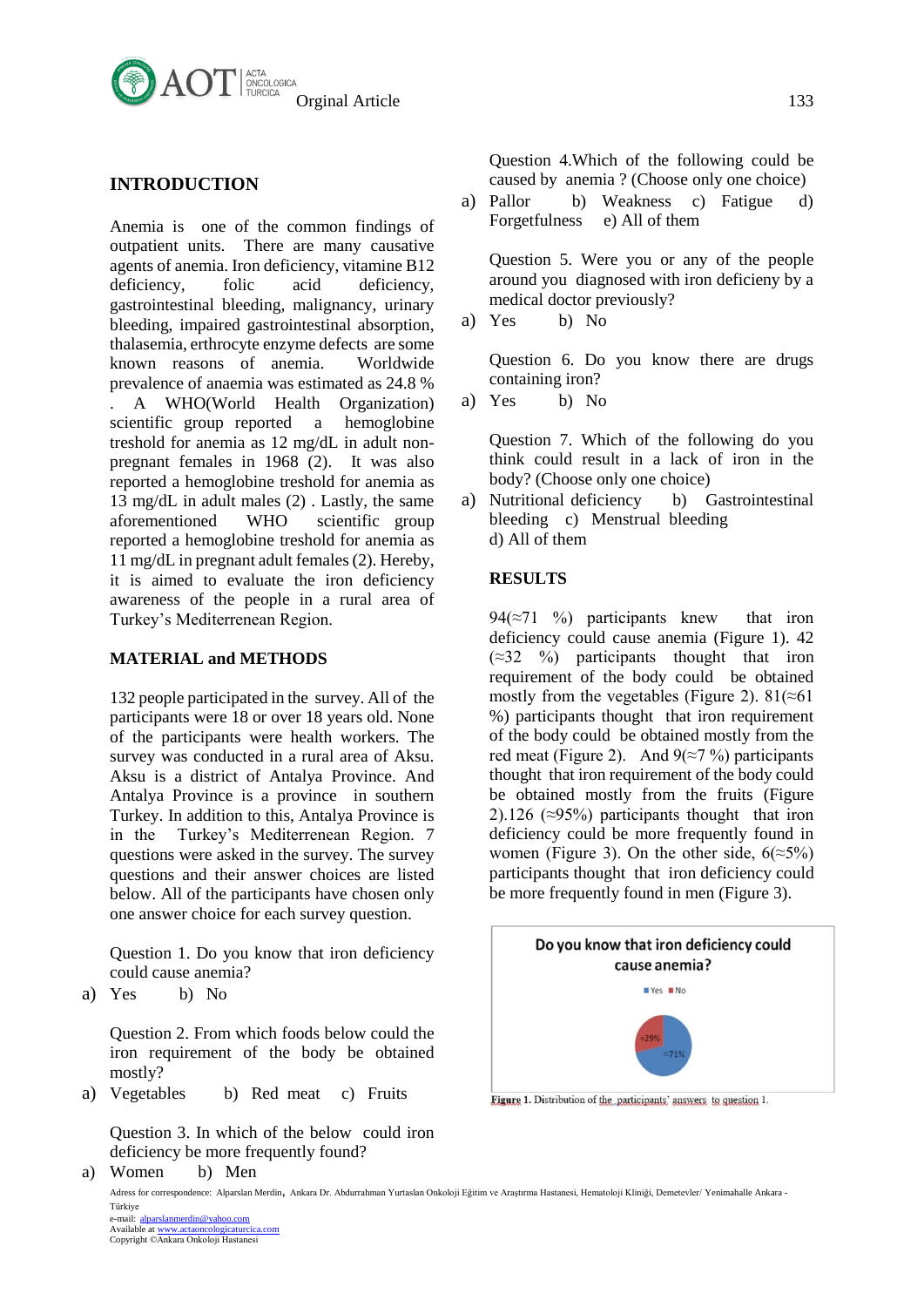



Figure 2. Distribution of the participants' answers to question 2.



Figure 3. Distribution of the participants' answers to question 3.

 $85(\approx 65\%)$  of the all participants thought that all of the choices in the fourth question could be caused by anemia (Figure 4). And distribution of the participants' answers to question 4 was shown in figure 4.  $68(\approx 52\% )$  of the all participants answered ''Yes'' to the fifth question (Figure 5). And  $64(\approx 48\%)$  of the all participants answered ''No'' to the fifth question (Figure 5).  $52(\approx 39\%)$  of the all participants did not know about the drugs containing iron (Figure 6).  $45(\approx 34\%)$ participants thought that all of the choices in the seventh question could result in a lack of iron in the body (Figure 7). Lastly, distribution of the participants' answers to question 7 was shown in figure 7.



Figure 4. Distribution of the participants' answers to question 4.



Figure 5. Distribution of the participants' answers to question 5



Figure 6. Distribution of the participants' answers to question 6



Figure 6. Distribution of the participants' answers to question 6.

### **DISCUSSION**

Iron is an element and it is involved in hemoglobine synthesis. Hemoglobine carries oxygen from lungs to tissues. Gastrointestinal bleeding, menstrual bleeding and nutritional deficiency may cause iron deficiency. Malabsorption associated diseases such as coeliac disease and Chron's disease could also result in iron deficiency. On the other side, low iron stores and iron deficiency anemia are not the same things. Low iron stores could result in anemia. But, low iron stores could also be seen when hemoglobine levels are in normal ranges.

Adress for correspondence: Alparslan Merdin, Ankara Dr. Abdurrahman Yurtaslan Onkoloji Eğitim ve Araştırma Hastanesi, Hematoloji Kliniği, Demetevler/ Yenimahalle Ankara - Türkiye